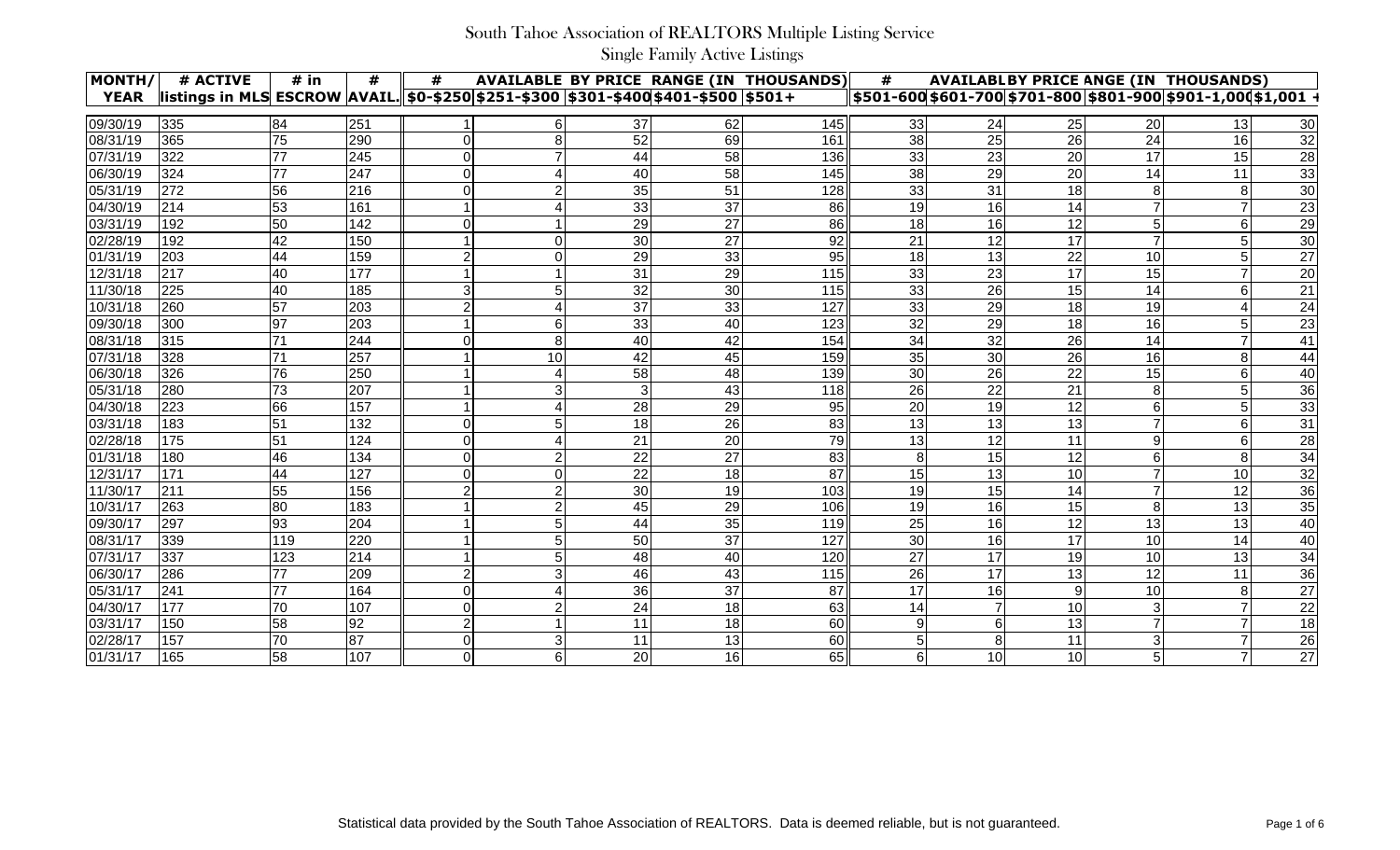| MONTH/      | # ACTIVE                                                                               | # in | #   | #  |    |    |    | <b>AVAILABLE BY PRICE RANGE (IN THOUSANDS)</b> | #               |    |                 |                | <b>AVAILABLBY PRICE ANGE (IN THOUSANDS)</b>                   |                 |
|-------------|----------------------------------------------------------------------------------------|------|-----|----|----|----|----|------------------------------------------------|-----------------|----|-----------------|----------------|---------------------------------------------------------------|-----------------|
| <b>YEAR</b> | listings in MLS ESCROW  AVAIL.  \$0-\$250 \$251-\$300  \$301-\$400 \$401-\$500  \$501+ |      |     |    |    |    |    |                                                |                 |    |                 |                | \$501-600 \$601-700 \$701-800 \$801-900 \$901-1,000 \$1,001 · |                 |
| 12/31/16    | 185                                                                                    | 69   | 116 |    |    | 30 | 18 | 63                                             |                 |    |                 |                |                                                               | 27              |
| 11/30/16    | 217                                                                                    | 76   | 141 |    | 10 | 31 | 23 | 75                                             | 10              | 12 | 10              |                |                                                               | 29              |
| 10/31/16    | 260                                                                                    | 86   | 174 |    | 11 | 43 | 34 | 85                                             | 14              | 13 | 15              |                |                                                               | 29              |
| 09/30/16    | 307                                                                                    | 101  | 206 |    | 8  | 48 | 42 | 106                                            | 22              | 16 | 18              |                | 8                                                             | 36              |
| 08/31/16    | 341                                                                                    | 116  | 225 |    | 11 | 49 | 42 | 122                                            | 30              | 16 | 21              |                |                                                               | 39              |
| 07/31/16    | 348                                                                                    | 115  | 233 |    | 11 | 41 | 42 | 134                                            | 28              | 20 | 29              |                | 9                                                             | 39              |
| 06/30/16    | 283                                                                                    | 79   | 204 |    | 11 | 37 | 34 | 115                                            | 21              | 14 | 26              | 12             |                                                               | 34              |
| 05/31/16    | 280                                                                                    | 86   | 194 |    | 12 | 38 | 27 | 113                                            | 23              | 13 | 21              | 13             | 9                                                             | $\overline{34}$ |
| 04/30/16    | 236                                                                                    | 98   | 138 |    | 10 | 29 | 19 | 78                                             | 19              |    | 14              |                |                                                               | $\overline{25}$ |
| 03/31/16    | 213                                                                                    | 80   | 133 |    |    | 22 | 20 | 81                                             | 9               | 13 | 18              |                |                                                               | $\overline{26}$ |
| 02/29/16    | 213                                                                                    | 69   | 144 |    |    | 26 | 19 | 87                                             | 15              | 20 | 13              |                |                                                               | 24              |
| 01/31/16    | 210                                                                                    | 68   | 142 |    |    | 29 | 20 | 80                                             | 10              | 16 | 9 <sub>l</sub>  | 10             |                                                               | 28              |
| 12/31/15    | 206                                                                                    | 53   | 153 |    | 6  | 36 | 20 | 87                                             | 16              | 18 | 11              |                | 6                                                             | 28              |
| 11/30/15    | 247                                                                                    | 74   | 173 |    | 12 | 38 | 26 | 96                                             | 23              | 18 | 14              |                |                                                               | 26              |
| 10/31/15    | 272                                                                                    | 76   | 196 |    | 16 | 40 | 24 | 112                                            | 30              | 19 | 16              |                | 12                                                            | 28              |
| 09/31/15    | 351                                                                                    | 105  | 246 |    | 24 | 57 | 36 | 122                                            | 29              | 26 | 13              |                | 14                                                            | 32              |
| 08/31/15    | 402                                                                                    | 113  | 289 | 12 | 22 | 71 | 43 | 141                                            | 39              | 27 | 14              | 13             | 12                                                            | 36              |
| 07/31/15    | 395                                                                                    | 106  | 289 | 15 | 25 | 65 | 43 | 141                                            | 42              | 25 | 13              |                | 16                                                            | $\overline{36}$ |
| 06/30/15    | 386                                                                                    | 79   | 307 | 16 | 26 | 83 | 41 | 141                                            | 42              | 25 | 13              | 12             | 17                                                            | 32              |
| 05/31/15    | 355                                                                                    | 87   | 268 | 17 | 27 | 68 | 37 | 119                                            | 34              | 25 |                 | 13             | 14                                                            | 28              |
| 04/30/15    | 288                                                                                    | 57   | 231 | 19 | 26 | 60 | 31 | 95                                             | 31              | 14 |                 | 11             | 12                                                            | 22              |
| 03/31/15    | 261                                                                                    | 64   | 197 | 18 | 13 | 51 | 34 | 81                                             | 25              | 15 | 5               |                | 10                                                            | 19              |
| 02/28/15    | 205                                                                                    | 53   | 152 | 12 | 22 | 37 | 16 | 65                                             | 19              | 11 | 5 <sub>l</sub>  |                |                                                               | 19              |
| 01/31/15    | 194                                                                                    | 46   | 148 | 18 | 32 | 51 | 18 | 75                                             | 17              | 17 | 13              |                |                                                               | 18              |
| 12/31/14    | 212                                                                                    | 49   | 163 | 14 | 17 | 44 | 19 | 69                                             | 17              | 13 | 13              |                |                                                               | 17              |
| 11/30/14    | 262                                                                                    | 67   | 195 | 21 | 18 | 53 | 27 | 76                                             | 18              | 16 | 10 <sup>1</sup> |                | 6                                                             | 20              |
| 10/31/14    | 310                                                                                    | 71   | 239 | 21 | 26 | 66 | 32 | 94                                             | 24              | 22 | 11              |                |                                                               | 25              |
| 09/30/14    | 347                                                                                    | 88   | 259 | 21 | 26 | 68 | 40 | 104                                            | 26              | 27 | 13              |                |                                                               | 26              |
| 08/31/14    | 363                                                                                    | 79   | 284 | 23 | 38 | 64 | 45 | 114                                            | 35              | 24 | 11              | 8              | 9                                                             | 27              |
| 07/31/14    | 368                                                                                    | 82   | 286 | 22 | 29 | 77 | 41 | 117                                            | 32              | 24 | 15              | 8              | 8                                                             | 30              |
| 06/30/14    | 334                                                                                    | 64   | 270 | 20 | 24 | 69 | 37 | 120                                            | 43              | 23 | 15              | 9              | 5                                                             | 25              |
| 05/31/14    | 297                                                                                    | 68   | 229 | 13 | 14 | 61 | 40 | 101                                            | 30 <sup>1</sup> | 18 | 17              |                | 6                                                             | 23              |
| 04/30/14    | 229                                                                                    | 58   | 171 | 16 | 8  | 42 | 32 | 73                                             | 22              | 10 | 10              |                | $\overline{7}$                                                | 19              |
| 03/31/14    | 210                                                                                    | 69   | 141 | 12 | 9  | 29 | 26 | 65                                             | 21              | 8  | 13              |                | 3                                                             | 15              |
| 02/28/14    | 191                                                                                    | 58   | 133 | 12 | 10 | 30 | 19 | 62                                             | 16              | 9  | 14              | 3              | 3                                                             | $\overline{17}$ |
| 01/31/14    | 195                                                                                    | 55   | 140 | 14 | 11 | 30 | 15 | 70                                             | 20              | 14 | 11              | 3 <sup>1</sup> | $\overline{5}$                                                | 17              |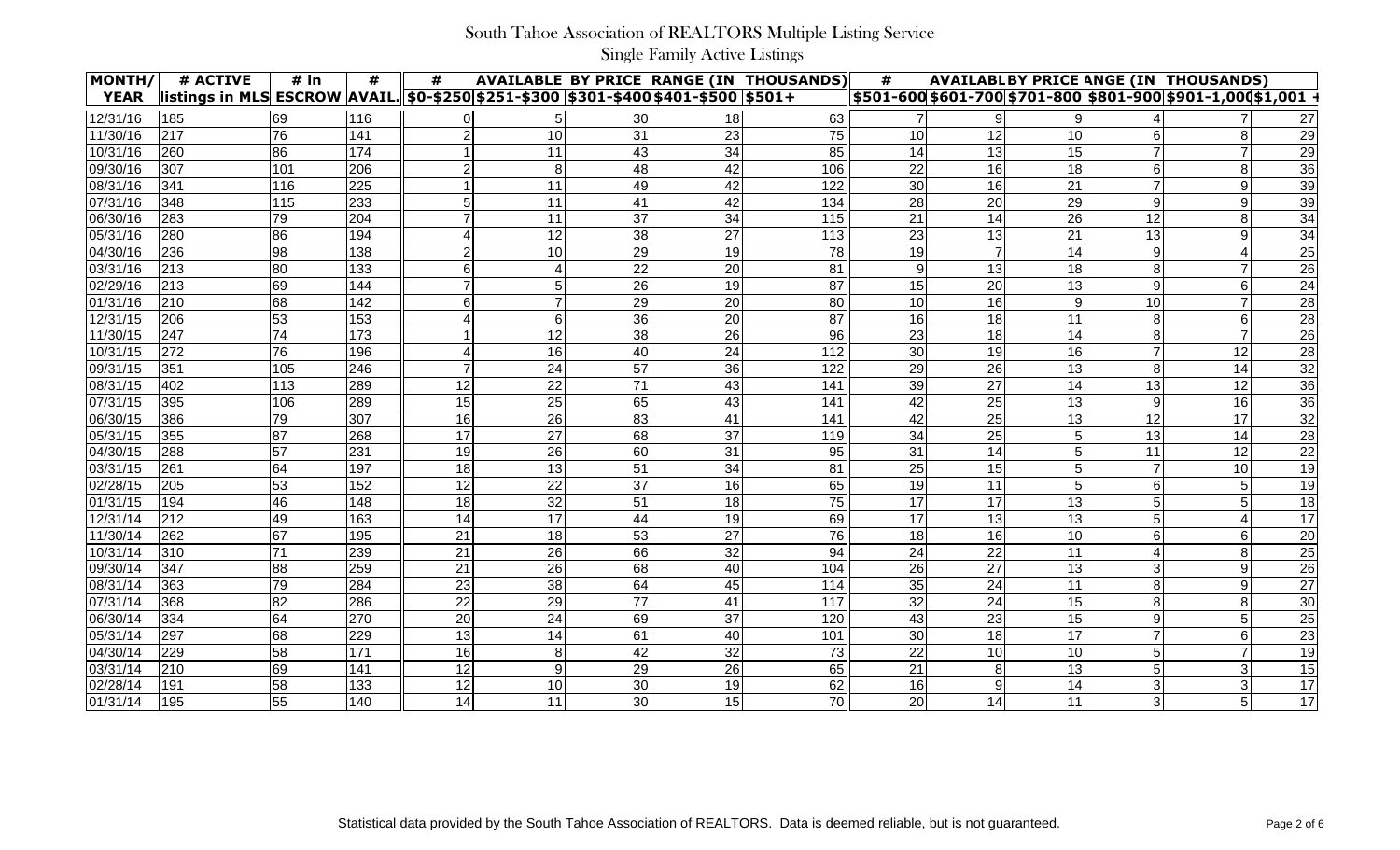| MONTH/      | # ACTIVE                                                                                       | $#$ in       | #   | #   |                 |    |    | <b>AVAILABLE BY PRICE RANGE (IN THOUSANDS)</b> | #               |    |                 |    | <b>AVAILABLBY PRICE ANGE (IN THOUSANDS)</b>                           |                 |
|-------------|------------------------------------------------------------------------------------------------|--------------|-----|-----|-----------------|----|----|------------------------------------------------|-----------------|----|-----------------|----|-----------------------------------------------------------------------|-----------------|
| <b>YEAR</b> | <u> listings in MLS ESCROW  AVAIL.  \$0-\$250 \$251-\$300  \$301-\$400 \$401-\$500  \$501+</u> |              |     |     |                 |    |    |                                                |                 |    |                 |    | <u>  \$501-600 \$601-700 \$701-800 \$801-900 \$901-1,000 \$1,001_</u> |                 |
| 12/31/13    | 188                                                                                            | 51           | 137 | 17  | 17              | 23 | 18 | 63                                             | 19              | 13 | 10I             |    |                                                                       | 15              |
| 11/30/13    | 222                                                                                            | 58           | 164 | 27  | 21              | 30 | 19 | 67                                             | 19              | 16 | $\overline{9}$  |    |                                                                       | 16              |
| 10/31/13    | 278                                                                                            | 72           | 206 | 27  | 34              | 44 | 27 | 74                                             | 19              | 16 | 9               |    |                                                                       | 20              |
| 09/30/13    | 309                                                                                            | 93           | 216 | 22  | $\overline{27}$ | 54 | 29 | 84                                             | 23              | 13 | 10              |    | 9                                                                     | $\overline{21}$ |
| 08/31/13    | 317                                                                                            | 87           | 230 | 28  | 23              | 47 | 40 | 92                                             | 27              | 14 | 8 <sup>1</sup>  | 11 |                                                                       | 25              |
| 07/31/13    | 323                                                                                            | 93           | 230 | 22  | 29              | 50 | 41 | 88                                             | 28              |    |                 |    |                                                                       | 30              |
| 06/30/13    | 291                                                                                            | 100          | 191 | 18  | 29              | 35 | 29 | 80                                             | 23              |    | 8 <sup>1</sup>  |    |                                                                       | $\overline{28}$ |
| 05/31/13    | 271                                                                                            | 96           | 175 | 14  | 27              | 32 | 26 | 75                                             | $\overline{22}$ |    | $6 \mid$        |    |                                                                       | $\overline{22}$ |
| 04/30/13    | 213                                                                                            | 100          | 113 | 12  | 16              | 21 | 16 | 48                                             | 12              |    |                 |    |                                                                       | 16              |
| 03/31/13    | 211                                                                                            | 92           | 119 | 10  | 16              | 27 | 17 | 49                                             | 14              |    | $\mathbf{3}$    |    |                                                                       | $\overline{18}$ |
| 02/28/13    | 195                                                                                            | 78           | 117 | 14  | 16              | 26 | 14 | 47                                             | 10              |    | $\mathbf{3}$    |    |                                                                       | 18              |
| 01/31/13    | 173                                                                                            | 62           | 111 | 8   | 12              | 29 | 17 | 45                                             | 12              |    |                 |    | 5                                                                     | 17              |
| 12/31/12    | 177                                                                                            | 60           | 117 | 12  | 11              | 20 | 20 | 54                                             | 15              |    |                 |    |                                                                       | 17              |
| 11/30/12    | 239                                                                                            | 88           | 151 | 20  | 16              | 25 | 21 | 69                                             | 21              | 11 |                 |    |                                                                       | 22              |
| 10/31/12    | 280                                                                                            | 106          | 174 | 27  | 18              | 31 | 28 | 70                                             | 21              | 10 | 6               |    |                                                                       | 21              |
| 09/30/12    | 301                                                                                            | 113          | 188 | 25  | 22              | 33 | 35 | 73                                             | 14              | 15 |                 |    |                                                                       | 25              |
| 08/31/12    | 359                                                                                            | 137          | 222 | 34  | 25              | 42 | 39 | 82                                             | 19              | 20 | 5               |    |                                                                       | 24              |
| 07/31/12    | 348                                                                                            | 128          | 220 | 37  | 21              | 46 | 39 | 77                                             | 20              | 16 |                 |    |                                                                       | $\overline{22}$ |
| 06/30/12    | 354                                                                                            | 129          | 225 | 44  | 25              | 46 | 38 | 72                                             | 21              | 14 | 3               |    |                                                                       | $\overline{20}$ |
| 05/31/12    | 354                                                                                            | 143          | 211 | 47  | 26              | 37 | 35 | 66                                             | 22              | 14 |                 |    |                                                                       | 17              |
| 04/30/12    | 299                                                                                            | 124          | 175 | 35  | 26              | 31 | 26 | 57                                             | 21              | 12 |                 |    |                                                                       | 13              |
| 03/31/12    | 309                                                                                            | 102          | 207 | 48  | 30              | 39 | 30 | 59                                             | 18              | 11 |                 |    |                                                                       | 17              |
| 02/29/12    | 307                                                                                            | 90           | 217 | 58  | 22              | 48 | 32 | 57                                             | 15              | 9  |                 |    |                                                                       | 18              |
| 01/31/12    | 295                                                                                            | 73           | 222 | 66  | 19              | 47 | 32 | 58                                             | 17              | 11 | 3               |    |                                                                       | 17              |
| 12/31/11    | 291                                                                                            | 68           | 223 | 64  | 21              | 43 | 34 | 61                                             | 17              | 12 | $\mathbf{3}$    |    |                                                                       | 18              |
| 11/30/11    | 340                                                                                            | 96           | 244 | 77  | 23              | 35 | 43 | 66                                             | 21              | 12 |                 |    |                                                                       | 20              |
| 10/31/11    | 368                                                                                            | 87           | 281 | 90  | 26              | 42 | 47 | 76                                             | 22              | 18 | $6 \mid$        |    | 6                                                                     | 20              |
| 09/30/11    | 454                                                                                            | 103          | 351 | 106 | 34              | 65 | 51 | 95                                             | 22              | 28 | 8 <sup>1</sup>  |    |                                                                       | $\overline{25}$ |
| 08/31/11    | 480                                                                                            | 96           | 384 | 121 | 43              | 58 | 64 | 98                                             | 24              | 24 | 10 <sup>1</sup> | 8  | $\overline{7}$                                                        | 25              |
| 07/31/11    | 497                                                                                            | 85           | 412 | 125 | 47              | 63 | 67 | 110                                            | 31              | 27 | 10 <sup>1</sup> |    | 6                                                                     | 29              |
| 06/30/11    | 446                                                                                            | 69           | 377 | 119 | 46              | 52 | 60 | 100                                            | 28              | 24 | 8 <sup>1</sup>  |    | 8                                                                     | 27              |
| 05/31/11    | 387                                                                                            | 76           | 311 | 87  | 39              | 41 | 52 | 92                                             | 29              | 20 | $\overline{7}$  |    | $9\,$                                                                 | 23              |
| 04/30/11    | 342                                                                                            | 75           | 267 | 68  | 38              | 38 | 45 | 78                                             | 23              | 14 | $\overline{7}$  |    | $\overline{7}$                                                        | 24              |
| 03/31/11    | 336                                                                                            | 72           | 264 | 71  | 35              | 46 | 38 | 84                                             | 28              | 15 | 8 <sup>1</sup>  |    | 6                                                                     | 25              |
| 02/28/11    | 348                                                                                            | 74           | 274 | 67  | 37              | 41 | 38 | 91                                             | 29              | 14 | 10              | 4  | 6                                                                     | 28              |
| 01/31/11    | 428                                                                                            | $\boxed{72}$ | 356 | 124 | 41              | 53 | 43 | 97                                             | 28              | 13 | 8 <sup>1</sup>  |    | 5                                                                     | 36              |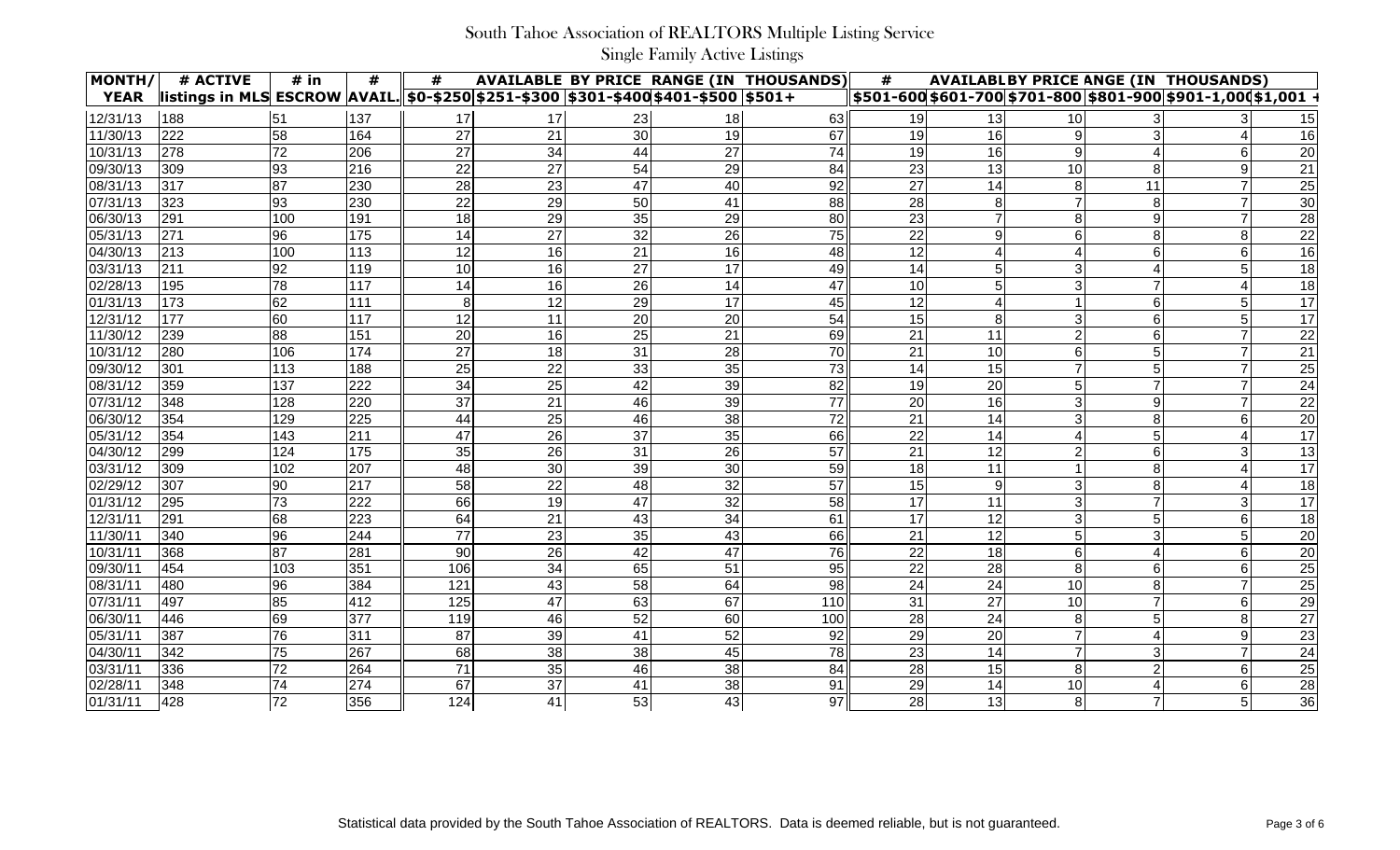| MONTH/      | # ACTIVE                                                                                | $#$ in | #   | #              |    |     |    | <b>AVAILABLE BY PRICE RANGE (IN THOUSANDS)</b> | #  |    |    |    | <b>AVAILABLBY PRICE ANGE (IN THOUSANDS)</b>                            |                 |
|-------------|-----------------------------------------------------------------------------------------|--------|-----|----------------|----|-----|----|------------------------------------------------|----|----|----|----|------------------------------------------------------------------------|-----------------|
| <b>YEAR</b> | listings in MLS ESCROW  AVAIL. 50-\$250 \$251-\$300   \$301-\$400 \$401-\$500   \$501 + |        |     |                |    |     |    |                                                |    |    |    |    | <u>  \$501-600 \$601-700 \$701-800 \$801-900 \$901-1,000 \$1,001 ·</u> |                 |
| 12/31/10    | 362                                                                                     | 71     | 291 | 80             | 33 | 50  | 34 | 94                                             | 26 | 18 |    |    |                                                                        | 28              |
| 11/30/10    | 400                                                                                     | 73     | 327 | 81             | 40 | 57  | 39 | 110                                            | 26 | 20 | 12 |    |                                                                        | 36              |
| 10/31/10    | 427                                                                                     | 76     | 351 | 72             | 42 | 72  | 38 | 127                                            | 34 | 23 | 14 |    |                                                                        | 40              |
| 09/30/10    | 437                                                                                     | 81     | 356 | 64             | 49 | 71  | 41 | 132                                            | 38 | 20 | 15 | 12 |                                                                        | 40              |
| 08/31/10    | 474                                                                                     | 84     | 390 | 68             | 62 | 71  | 48 | 141                                            | 40 | 25 | 14 | 14 |                                                                        | 40              |
| 07/31/10    | 514                                                                                     | 84     | 430 | 62             | 64 | 81  | 57 | 166                                            | 51 | 30 | 20 | 10 | 9                                                                      | 46              |
| 06/30/10    | 470                                                                                     | 58     | 412 | 43             | 63 | 86  | 58 | 162                                            | 43 | 34 | 23 |    | 13                                                                     | 43              |
| 05/31/10    | 507                                                                                     | 107    | 400 | 57             | 58 | 82  | 52 | 151                                            | 49 | 22 | 19 |    | 9                                                                      | 44              |
| 04/30/10    | 402                                                                                     | 95     | 307 | 32             | 34 | 64  | 48 | 129                                            | 38 | 20 | 20 | 10 |                                                                        | 34              |
| 03/31/10    | 378                                                                                     | 96     | 282 | 29             | 31 | 57  | 36 | 129                                            | 41 | 17 | 23 |    | 8                                                                      | 32              |
| 02/28/10    | 387                                                                                     | 95     | 292 | 34             | 31 | 64  | 40 | 123                                            | 37 | 15 | 17 | 10 | 11                                                                     | 33              |
| 01/31/10    | 344                                                                                     | 65     | 279 | 31             | 30 | 56  | 39 | 123                                            | 34 | 14 | 22 |    | 12                                                                     | $\overline{32}$ |
| 12/31/09    | 360                                                                                     | 70     | 290 | 21             | 34 | 67  | 33 | 135                                            | 39 | 18 | 16 | 12 | 13                                                                     | 37              |
| 11/30/09    | 390                                                                                     | 89     | 301 | 23             | 29 | 75  | 41 | 133                                            | 36 | 18 | 13 | 14 | 14                                                                     | 38              |
| 10/31/09    | 414                                                                                     | 78     | 336 | 25             | 29 | 85  | 38 | 159                                            | 45 | 23 | 17 | 17 | 13                                                                     | 44              |
| 09/30/09    | 458                                                                                     | 75     | 383 | 30             | 37 | 94  | 48 | 174                                            | 47 | 29 | 16 | 14 | 19                                                                     | 49              |
| 08/31/09    | 502                                                                                     | 84     | 418 | 32             | 37 | 94  | 57 | 198                                            | 54 | 27 | 24 | 17 | 21                                                                     | 55              |
| 07/31/09    | 561                                                                                     | 88     | 473 | 36             | 54 | 95  | 65 | 223                                            | 58 | 39 | 27 | 16 | 19                                                                     | 64              |
| 06/30/09    | 499                                                                                     | 76     | 423 | 29             | 47 | 77  | 62 | 208                                            | 47 | 37 | 31 | 15 | 18                                                                     | 60              |
| 05/31/09    | 439                                                                                     | 78     | 361 | 18             | 36 | 59  | 62 | 186                                            | 42 | 29 | 29 | 14 | 18                                                                     | 54              |
| 04/30/09    | 443                                                                                     | 60     | 383 | 14             | 26 | 77  | 60 | 206                                            | 51 | 30 | 27 | 19 | 20                                                                     | 59              |
| 03/31/09    | 418                                                                                     | 46     | 372 | 18             | 28 | 73  | 53 | 200                                            | 47 | 37 | 20 | 18 | 20                                                                     | 58              |
| 02/28/09    | 420                                                                                     | 39     | 381 | 18             | 39 | 66  | 53 | 205                                            | 45 | 41 | 21 | 18 | 18                                                                     | 62              |
| 01/31/09    | 403                                                                                     | 36     | 367 | 21             | 24 | 76  | 44 | 202                                            | 49 | 41 | 19 | 17 | 17                                                                     | 59              |
| 12/31/08    | 386                                                                                     | 32     | 354 | 19             | 27 | 71  | 46 | 191                                            | 42 | 38 | 18 | 19 | 14                                                                     | 60              |
| 11/30/08    | 404                                                                                     | 35     | 369 | 15             | 22 | 84  | 54 | 193                                            | 42 | 39 | 18 | 22 | 14                                                                     | 58              |
| 10/31/08    | 430                                                                                     | 35     | 395 | 13             | 24 | 89  | 65 | 204                                            | 43 | 41 | 22 | 22 | 21                                                                     | 55              |
| 09/30/08    | 1504                                                                                    | 69     | 435 | 10             | 26 | 99  | 66 | 234                                            | 53 | 45 | 28 | 17 | 28                                                                     | 63              |
| 08/31/08    | 513                                                                                     | 45     | 468 | 9              | 28 | 109 | 79 | 243                                            | 54 | 48 | 23 | 28 | 23                                                                     | 67              |
| 07/31/08    | 535                                                                                     | 53     | 482 | 6              | 28 | 104 | 85 | 259                                            | 59 | 51 | 25 | 26 | 25                                                                     | 73              |
| 06/30/08    | 522                                                                                     | 57     | 465 | 11             | 22 | 93  | 78 | 261                                            | 65 | 41 | 34 | 24 | 24                                                                     | 73              |
| 05/31/08    | 461                                                                                     | 47     | 414 | 6              | 21 | 81  | 67 | 239                                            | 60 | 38 | 34 | 22 | 21                                                                     | 64              |
| 04/30/08    | 416                                                                                     | 44     | 372 | 5              | 19 | 66  | 65 | 217                                            | 56 | 37 | 27 | 27 | 16                                                                     | 54              |
| 03/31/08    | 401                                                                                     | 40     | 361 | $\overline{2}$ | 12 | 64  | 74 | 209                                            | 52 | 32 | 27 | 31 | 10                                                                     | 57              |
| 02/29/08    | 426                                                                                     | 52     | 374 | $\overline{2}$ | 13 | 68  | 69 | 222                                            | 54 | 38 | 28 | 30 | 12                                                                     | 60              |
| 01/31/08    | 399                                                                                     | 33     | 366 | 4              | 15 | 63  | 68 | 216                                            | 51 | 33 | 31 | 28 | 14                                                                     | 59              |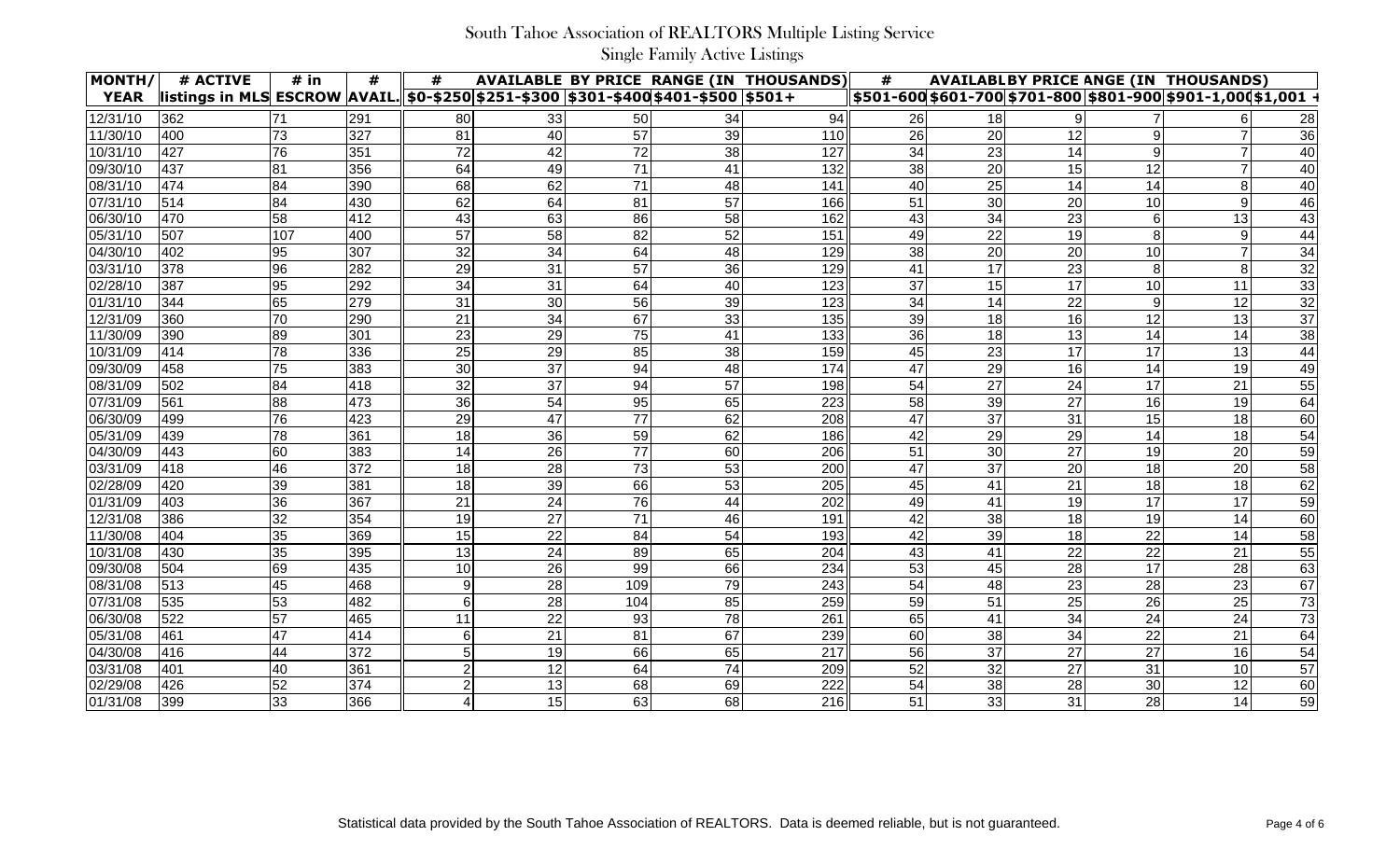| MONTH/      | # ACTIVE                                                                          | $#$ in | #   | #              |                |     |                 | <b>AVAILABLE BY PRICE RANGE (IN THOUSANDS)</b> | #               |    |    |    | <b>AVAILABLBY PRICE ANGE (IN THOUSANDS)</b>                   |                 |
|-------------|-----------------------------------------------------------------------------------|--------|-----|----------------|----------------|-----|-----------------|------------------------------------------------|-----------------|----|----|----|---------------------------------------------------------------|-----------------|
| <b>YEAR</b> | listings in MLS ESCROW AVAIL. 50-\$250 \$251-\$300 \$301-\$400 \$401-\$500 \$501+ |        |     |                |                |     |                 |                                                |                 |    |    |    | \$501-600 \$601-700 \$701-800 \$801-900 \$901-1,000 \$1,001 · |                 |
| 12/31/07    | 410                                                                               | 28     | 382 |                | 19             | 67  | 73              | 220                                            | 45              | 39 | 31 | 23 | 20                                                            | 62              |
| 11/30/07    | 445                                                                               | 42     | 403 |                | 17             | 74  | 79              | 229                                            | 53              | 34 | 33 | 26 | 20                                                            | 63              |
| 10/31/07    | 368                                                                               | 15     | 353 |                | 16             | 69  | 68              | 196                                            | 46              | 30 | 29 | 19 | 18                                                            | 54              |
| 09/30/07    | 472                                                                               | 30     | 442 |                | 11             | 92  | 96              | 239                                            | 54              | 40 | 35 | 24 | 22                                                            | 64              |
| 08/31/07    | 583                                                                               | 45     | 538 |                | 14             | 111 | 120             | 289                                            | 68              | 47 | 43 | 27 | 23                                                            | 80              |
| 07/31/07    | 597                                                                               | 40     | 557 |                | 14             | 103 | 125             | 311                                            | 77              | 50 | 42 | 37 | 24                                                            | 81              |
| 06/30/07    | 585                                                                               | 33     | 552 |                | 17             | 84  | 120             | 330                                            | 84              | 54 | 32 | 46 | 24                                                            | $\overline{90}$ |
| 05/31/07    | 569                                                                               | 47     | 522 |                | 11             | 82  | 118             | 311                                            | 80              | 48 | 31 | 34 | 28                                                            | 90              |
| 04/30/07    | 455                                                                               | 32     | 423 |                |                | 60  | 91              | 263                                            | $\overline{77}$ | 37 | 18 | 27 | 21                                                            | 83              |
| 03/31/07    | 396                                                                               | 37     | 359 |                |                | 54  | $\overline{72}$ | 227                                            | 64              | 36 | 19 | 18 | 19                                                            | $\overline{71}$ |
| 02/28/07    | 352                                                                               | 25     | 327 |                |                | 45  | 71              | 208                                            | 58              | 28 | 20 | 15 | 16                                                            | $\overline{71}$ |
| 101/31/07   | 368                                                                               | 37     | 331 |                | 3              | 52  | 72              | 203                                            | 54              | 32 | 21 | 11 | 16                                                            | 69              |
| 12/31/06    | 368                                                                               | 29     | 339 |                | 3              | 59  | 82              | 193                                            | 53              | 30 | 19 |    | 17                                                            | 65              |
| 11/30/06    | 412                                                                               | 50     | 362 |                |                | 54  | 94              | 208                                            | 52              | 32 | 21 | 13 | 19                                                            | 71              |
| 10/31/06    | 466                                                                               | 55     | 411 |                | 6              | 57  | 108             | 240                                            | 69              | 37 | 21 | 16 | 21                                                            | 76              |
| 09/30/06    | 526                                                                               | 63     | 463 |                | 6              | 63  | 125             | 268                                            | 76              | 49 | 29 | 19 | 19                                                            | 76              |
| 08/31/06    | 594                                                                               | 46     | 548 |                |                | 66  | 148             | 325                                            | 92              | 56 | 48 | 24 | 24                                                            | 81              |
| 07/31/06    | 620                                                                               | 49     | 571 |                |                | 75  | 148             | 339                                            | 92              | 55 | 48 | 24 | 26                                                            | 94              |
| 06/30/06    | 583                                                                               | 51     | 532 |                |                | 72  | 136             | 317                                            | 81              | 53 | 49 | 22 | 20                                                            | $\overline{92}$ |
| 05/31/06    | 474                                                                               | 50     | 424 |                |                | 52  | 108             | 258                                            | 66              | 38 | 42 | 15 | 21                                                            | 76              |
| 04/30/06    | 352                                                                               | 50     | 302 |                |                | 32  | 84              | 179                                            |                 |    |    |    |                                                               |                 |
| 03/31/06    | 303                                                                               | 39     | 264 |                |                | 33  | 78              | 148                                            |                 |    |    |    |                                                               |                 |
| 02/28/06    | 313                                                                               | 51     | 262 |                |                | 32  | 70              | 152                                            |                 |    |    |    |                                                               |                 |
| 01/31/06    | 288                                                                               | 32     | 256 |                | 6              | 37  | 66              | 147                                            |                 |    |    |    |                                                               |                 |
| 12/31/05    | 199                                                                               | 4*     | 198 |                |                | 29  | 50              | 116                                            |                 |    |    |    |                                                               |                 |
| 11/30/05    | 324                                                                               | 42     | 282 |                |                | 38  | 82              | 159                                            |                 |    |    |    |                                                               |                 |
| 10/31/05    | 369                                                                               | 69     | 300 |                |                | 44  | 92              | 161                                            |                 |    |    |    |                                                               |                 |
| 09/30/05    | 389                                                                               | 93     | 313 |                | $\mathcal{P}$  | 43  | 91              | 177                                            |                 |    |    |    |                                                               |                 |
| 08/31/05    | 366                                                                               | 96     | 270 | $\mathbf 0$    | 3              | 28  | 71              | 168                                            |                 |    |    |    |                                                               |                 |
| 07/31/05    | 319                                                                               | 110    | 209 | $\mathbf 0$    | $\overline{2}$ | 26  | 35              | 146                                            |                 |    |    |    |                                                               |                 |
| 06/30/05    | 301                                                                               | 113    | 188 | $\overline{0}$ | $\overline{0}$ | 26  | 34              | 128                                            |                 |    |    |    |                                                               |                 |
| 05/31/05    | 268                                                                               | 96     | 172 | $\mathbf 0$    | $\mathbf 0$    | 23  | 28              | 121                                            |                 |    |    |    |                                                               |                 |
| 04/30/05    | 207                                                                               | 91     | 116 |                |                | 16  | 19              | 79                                             |                 |    |    |    |                                                               |                 |
| 03/31/05    | 181                                                                               | 93     | 88  |                |                | 11  | 19              | 56                                             |                 |    |    |    |                                                               |                 |
| 02/28/05    | 158                                                                               | 86     | 72  | 3              | $\overline{2}$ | 13  | 17              | 37                                             |                 |    |    |    |                                                               |                 |
| 01/31/05    | 148                                                                               | 63     | 85  | $\overline{2}$ | 3              | 16  | 15              | 49                                             |                 |    |    |    |                                                               |                 |